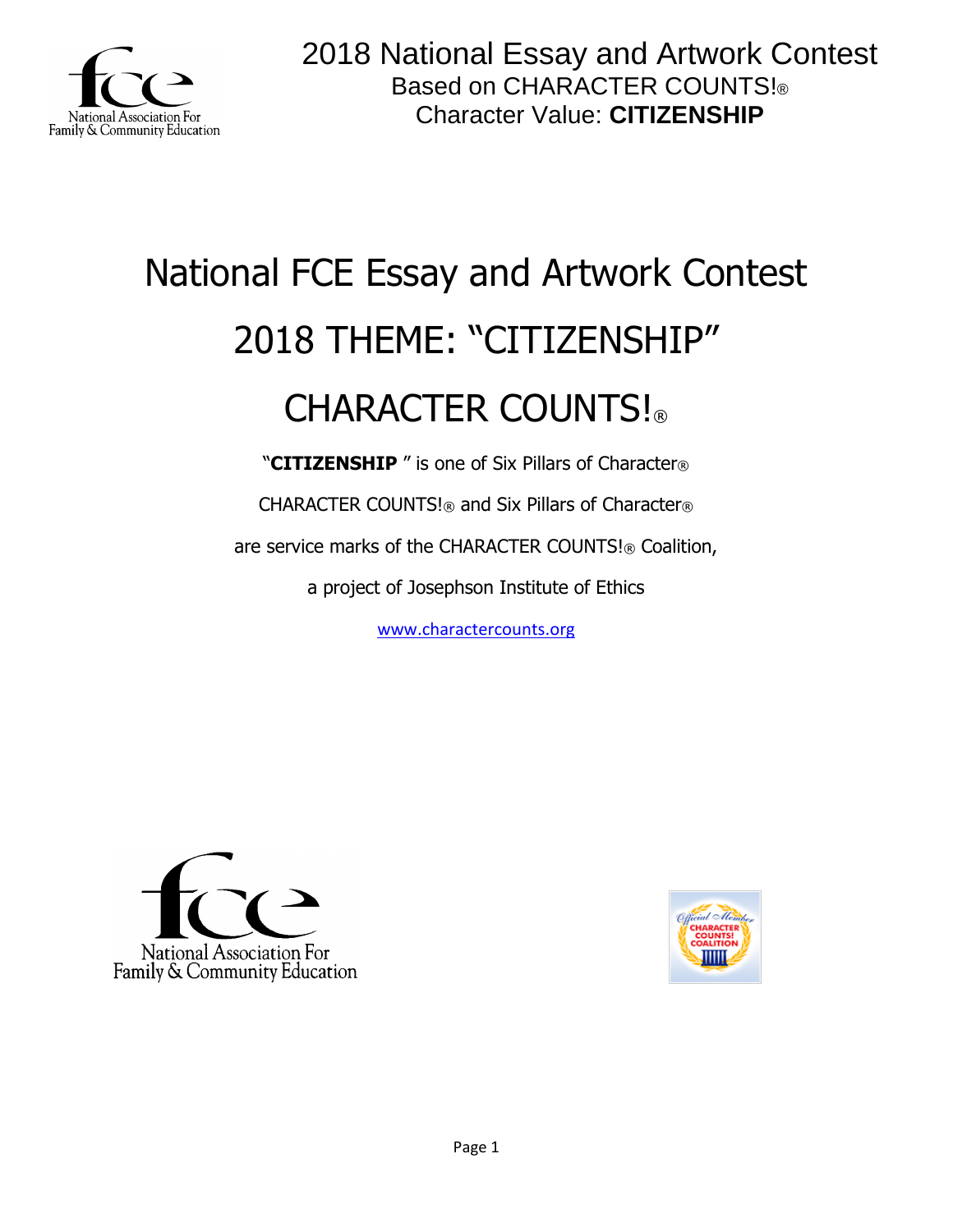

## 2018 ESSAY and ARTWORK CONTEST CRITERIA **CITIZENSHIP**

Dear State President and Essay and Artwork Contest Chairman:

National FCE members nationwide present an annual contest for all  $4<sup>th</sup>$  grade students in public, private, and home schools. National FCE's Essay and Artwork Contest promotes FCE's literacy programs, CHARACTER COUNTS!® and community involvement. The purpose of the 2018 contest is to encourage students to understand and practice **CITIZENSHIP**, one of the Six Pillars of Character®. The contest encourages students to strive for excellence and creativity in reading, writing, and drawing skills.

### TIME LINE:

- 1. SUGGESTED COUNTY LEVEL:
	- $\triangleright$  The contest will start at the county level.
	- The contest can run **September 1, 2017 thru March 31, 2018.** *This date may be adjusted as long as the State entry is postmarked to National FCE by April 15th .*
	- $\triangleright$  Each county is responsible for notifying its local schools, library or other network that would have access to publicizing the contest to eligible  $4<sup>th</sup>$ grade students. It is suggested that the principal of each school be contacted and asked for approval. Contact individual teachers after approval is given by the principal.
	- Make sure the contact information is on the Teacher/Parent letter and the Permission Form
	- $\triangleright$  Sign and complete the information for the fourth grade teachers. Make a copy for each teacher you visit or contact.
	- $\triangleright$  If you choose to inform them of the local and state awards, type an additional paper stating what the awards are.
	- Retired teachers are a good source for judging the entries. **Each judge should receive a letter stating the contest criteria and a judging sheet with instructions.** This will ensure that judges will use the same criteria on all levels.
	- $\triangleright$  Local groups and counties may provide prizes and recognition to local and county winners. Obtain a permission form from the county winner. Send this form with the essay and artwork.
	- $\triangleright$  Each county should forward the original copies of their first place winner to the State FCE Essay and Artwork Chairperson by the state deadline.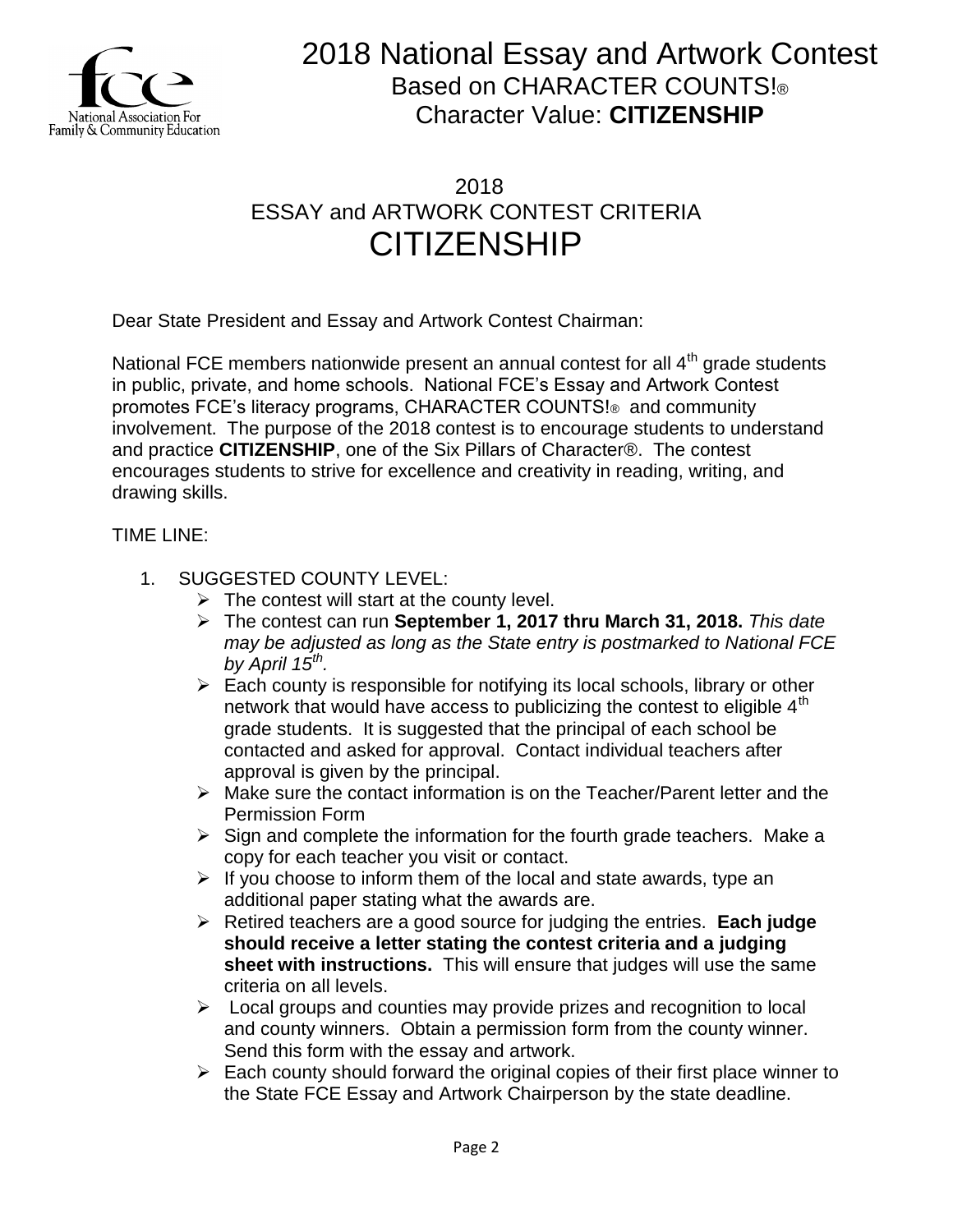

- 2. STATE LEVEL:
	- $\triangleright$  State FCE Associations will judge the winning entries from the counties/parishes in their state. Retired teachers are a good source for judging the entries. **Please use judging instructions and judging sheet included in this packet.** This will ensure that judges from all states will use the same criteria for all levels.
	- $\triangleright$  State FCE Associations provide prizes and recognition to the state winners.
	- $\triangleright$  Send the permission form and the original copy of the first-place winner for each state to the National FCE Headquarters postmarked by April 15, 2018. Please mail the winning entry in a 9"x12" manila envelope to avoid folding the Essay and Artwork.

### 3. NATIONAL LEVEL:

- $\triangleright$  The same judging criteria of creativity/content, grammar/punctuation/sentence structure, vocabulary, and presentation are used on all levels.
- The National 1<sup>st</sup>, 2<sup>nd</sup>, & 3<sup>rd</sup> place winners of the 2018 Essay & Artwork Contest will be announced at the National FCE Annual Conference in 2018.
- The National 1<sup>st</sup>, 2<sup>nd</sup>, & 3<sup>rd</sup> place winners receive visa gift card or check of \$250, \$150, \$50 respectively.
- The National 1<sup>st</sup>, 2<sup>nd</sup>, & 3<sup>rd</sup> place winners' entries will be recognized on the National FCE website, with approval.

### CONTEST CRITERIA:

- 1. Any  $4<sup>th</sup>$  grade level student in a public, private, or home school is eligible.
- 2. Entries are to include an essay and a hand drawn picture. Use #2 lead pencil for both.

### **Do not color the picture.**

### **Do not fold the picture.**

Essay and picture should reflect the characteristic **CITIZENSHIP**. For drawings, use unlined, white paper approximately 8 ½ by 11. For essays, use lined, white paper approximately 8 ½ by 11. The essay shall be a minimum of 50 words.

3. Students should write their name, date, his or her teacher's name, and the name of the school, or home schooled, on the back of the picture and the bottom of the essay.

### **Thank you for your time and effort in helping make this a successful National Family & Community Education Project in Literacy!**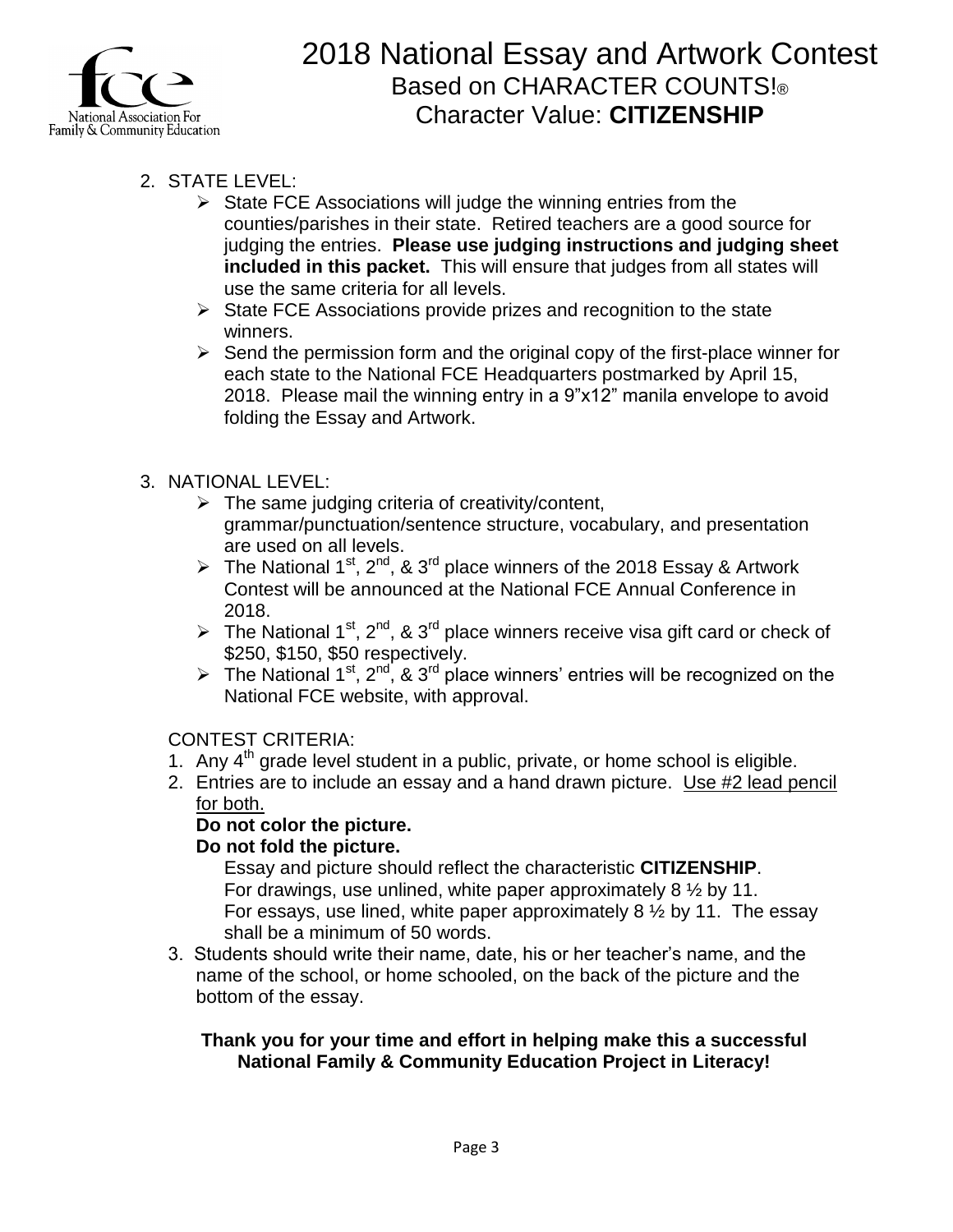

Dear Fourth Grade Teacher/Parent:

The National Family & Community Education members in (state/county) are sponsoring a nation-wide contest. The contest is based on the characteristic **CITIZENSHIP,** and we are asking students to write a short essay or short story about this trait.

The contest starts at the county level, where entries will be judged and winners recognized from the county. The first place county entries will be forwarded to the state level. State FCE Associations, will, in turn, judge and recognize winners for the state. First place state entries will then be judged at the national level. The same judging criteria will be used in all states at all levels. These include: creativity, content, grammar, punctuation, sentence structure, vocabulary, and presentation of the handwriting.

The National  $1<sup>st</sup>$ ,  $2<sup>nd</sup>$ , &  $3<sup>rd</sup>$  place winners receive a Visa Gift Card or check of \$250, \$150, \$50 respectively.

Contest criteria are as follows:

- 1. Any  $4<sup>th</sup>$  grade level student in a public, private, or home school is eligible.
- 2. Entries are to include an essay and a hand drawn picture. Use #2 lead pencil for both. **Do not color the picture.**

### **Do not fold the picture.**

- Essay and picture should reflect the characteristic **CITIZENSHIP.**
- For drawings, use unlined, white paper approximately  $8\frac{1}{2}$  x 11".
- For essay, use lined, white paper approximately  $8\frac{1}{2}$ " x 11". The essay should be a minimum of 50 words.
- 3. Students should write their name, date, his or her teacher's name, and name of the school, or home schooled, on the back of the picture and at the bottom of the essay.

We hope you will join us in encouraging our students/children to strive for excellence in their writing and drawing skills and in the understanding of **CITIZENSHIP**, an essential characteristic. More information may be obtained by contacting the FCE member below. Mail the Essay and Artwork entry to the member below.

Sincerely,

Name: \_\_\_\_\_\_\_\_\_\_\_\_\_\_\_\_\_\_\_\_\_\_\_\_\_\_\_\_\_\_\_\_\_\_\_\_\_

Address:

Phone Number:\_\_\_\_\_\_\_\_\_\_\_\_\_\_\_\_\_\_\_\_\_\_\_\_\_\_\_\_\_\_\_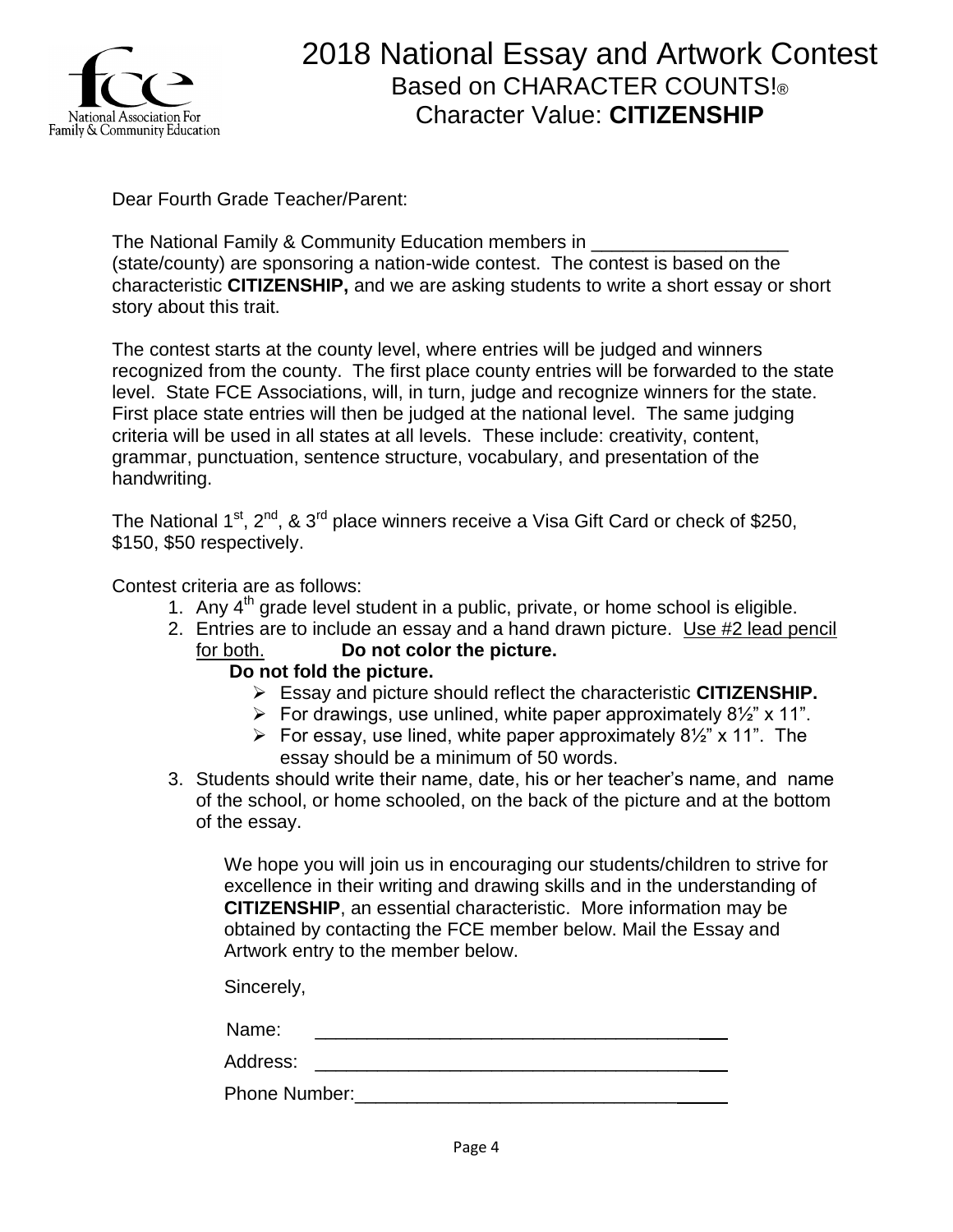

## 2018 ESSAY and ARTWORK **CITIZENSHIP**  PERMISSION FORM

(**MUST** be submitted with Essay and Artwork to be eligible for judging)

|                                                                                                                  | Essay and Artwork Contest sponsored by the National Association for Family & Community Education. |
|------------------------------------------------------------------------------------------------------------------|---------------------------------------------------------------------------------------------------|
| I also give permission for his/her photograph to be used in publications.                                        |                                                                                                   |
|                                                                                                                  |                                                                                                   |
| My entry is entitled,                                                                                            |                                                                                                   |
|                                                                                                                  | This work was completed on my own. I                                                              |
|                                                                                                                  | understand that the essay and drawing become property of National FCE Association.                |
|                                                                                                                  |                                                                                                   |
|                                                                                                                  | Student's Complete Address: Phone Number: $(2, 2)$                                                |
| <u> 1989 - Johann Barn, fransk politik (d. 1989)</u>                                                             |                                                                                                   |
| <u> 1989 - Johann Barbara, martxa alemaniar amerikan basar da a</u>                                              |                                                                                                   |
| <u> 1989 - Johann Barn, fransk politik fotograf (d. 1989)</u>                                                    |                                                                                                   |
|                                                                                                                  |                                                                                                   |
|                                                                                                                  |                                                                                                   |
|                                                                                                                  | Name of School:                                                                                   |
| School or Student mail essay and artwork by ______________ to:                                                   |                                                                                                   |
| and the control of the control of the control of the control of the control of the control of the control of the |                                                                                                   |
|                                                                                                                  |                                                                                                   |
| County winner mailed to State President by _______________                                                       |                                                                                                   |
| State winner mailed to National FCE Headquarters by April 15.                                                    |                                                                                                   |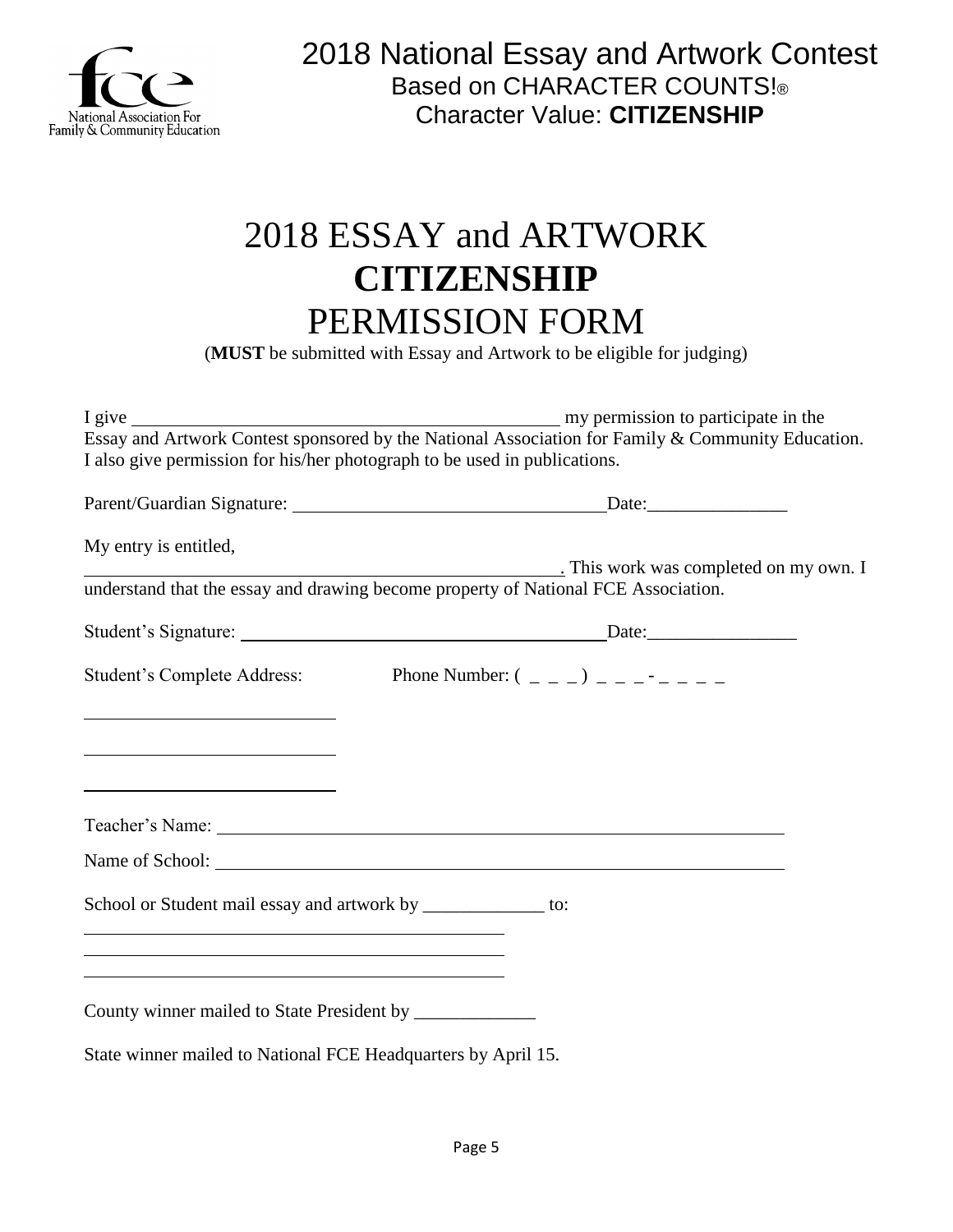

## PRESS RELEASE:

## **2018 Essay and Artwork Contest: CITIZENSHIP**

The \_\_\_\_\_\_\_\_\_\_\_\_\_\_\_\_\_\_\_\_\_\_\_\_\_\_Family and Community Education members join state/county/parish members across the nation in sponsoring an Essay and Artwork Contest for fourth grade students. This contest is held annually, and the theme this year is **CITIZENSHIP**, one of the Six Pillars of Character. Students are to write an essay and create a hand drawn picture.

This FCE nationwide contest provides an opportunity for students to improve literacy skills and develop ethical values. The contest is open to any forth grade-level student attending public, private, or home school.

| The contest runs from       | through             | . For complete |
|-----------------------------|---------------------|----------------|
| information please contact, |                     |                |
|                             | at (                |                |
| <b>FCE Contest Chairman</b> | <b>Phone Number</b> |                |

Mail or fax your release 10 days in advance of the release date.

Date: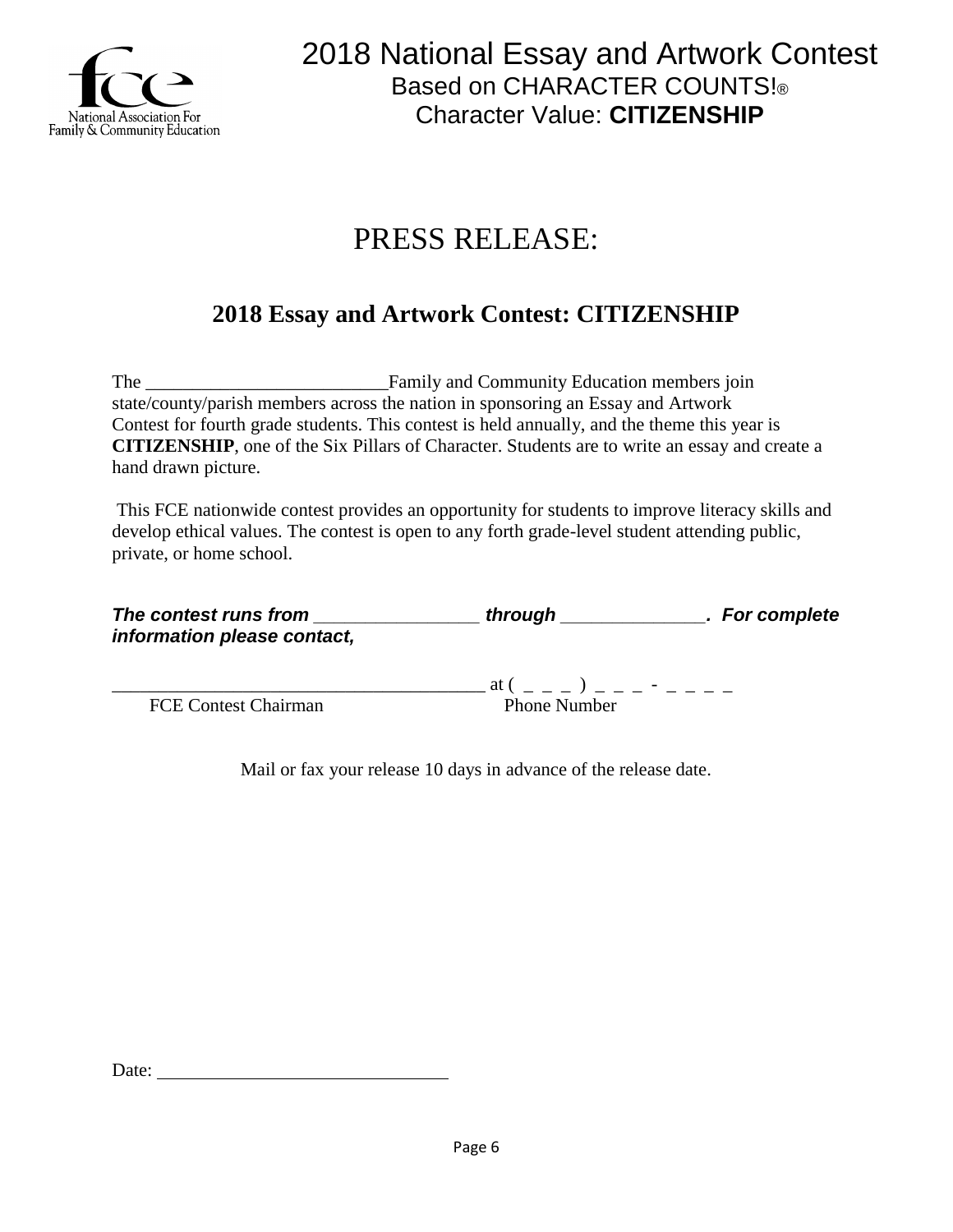

## WEBSITE PERMISSION

Please check one of the following:

I give permission to National FCE to place my child's Essay and Artwork submission on National FCE's website, [www.nafce.org.](http://www.nafce.org/) National FCE will only use my child's first name and the state we live in, also if my child signed their original Essay and Artwork, I give National FCE permission to alter it so that only his/her first name will show.

I do not give permission for National FCE to place my child's Essay and Artwork submission on National FCE's website, [www.nafce.org.](http://www.nafce.org/)

Parent's Signature

Send this completed form to: NAFCE Headquarters 73 Cavalier Blvd. Suite 106 Florence, KY 41042

\_\_\_\_\_\_\_\_\_\_\_\_\_\_\_\_\_\_\_\_\_\_\_\_\_\_\_\_\_\_\_\_\_\_\_\_\_\_\_\_\_\_\_\_\_\_\_\_\_\_\_\_\_\_\_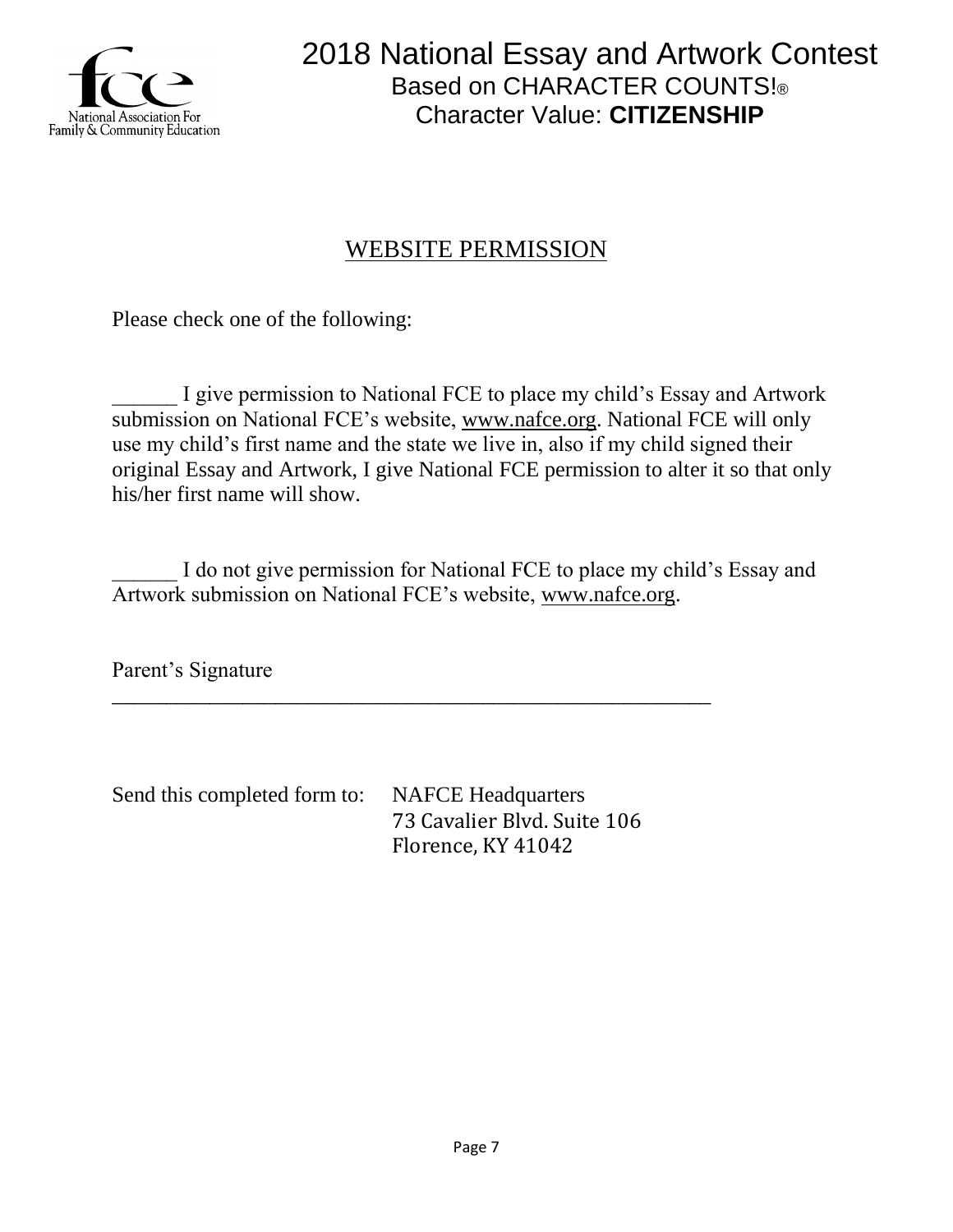

## JUDGING INSTRUCTIONS

### **Dear Judge,**

On behalf of the National Association Family & Community Education, we thank you for being an important part of our literacy project. It would not be a success without the time you so graciously give. If at any time during the judging process you need assistance or have questions, please feel free to contact me.

### **GENERAL INSTRUCTIONS:**

A judging sheet has been provided. The theme of the essay and hand drawn picture is **CITIZENSHIP.** After scoring the entries, please attach the judging sheet to both the story and the drawing with a paper clip – please do not staple. First, second, and third place winners are to be selected. After judging and selecting the winners, please notify your local FCE representative to pick up the entries and judging sheets. DO NOT NOTIFY THE WINNER. The state or county will make an announcement and present the award.

### **THE CONTEST CRITERIA:**

- 1. Any  $4<sup>th</sup>$  grade level student in a public, private, or home school is eligible.
- 2. Entries are to include a short story and a hand drawn picture. Use #2 lead pencil for both.

### **Do not color the picture.**

### **Do not fold the picture.**

Essay and picture should reflect the characteristics of **CITIZENSHIP.** For drawings, use unlined, white paper approximately 8 ½ x 11**.** For essays, use lined, white paper approximately  $8\frac{1}{2} \times 11$ . The essay should be a minimum of 50 words.

3. Students should write their name, date, his or her teacher's name, and the name of the school, or homes schooled, on the back of the picture and at the bottom of the essay.

We ask that you do not write or mark on the entries as it may be judged at a higher level.

Again, we thank you for your time.

Sincerely,

Name

Phone Number

Address **Example 20** City **Contract Contract Contract Contract Contract Contract Contract Contract Contract Contract Contract Contract Contract Contract Contract Contract Contract Contract Contract Contract Contract Contra**